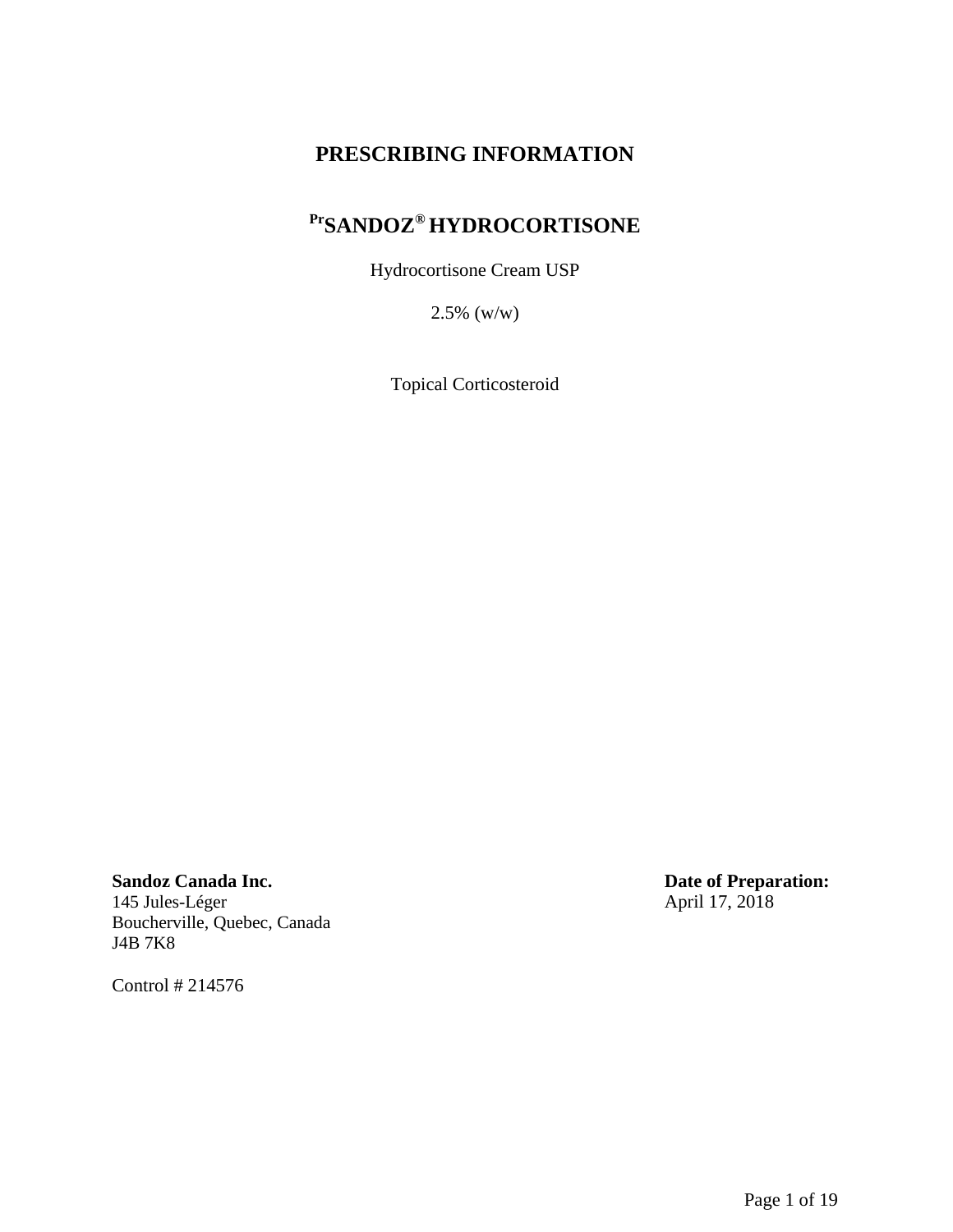# **TABLE OF CONTENTS**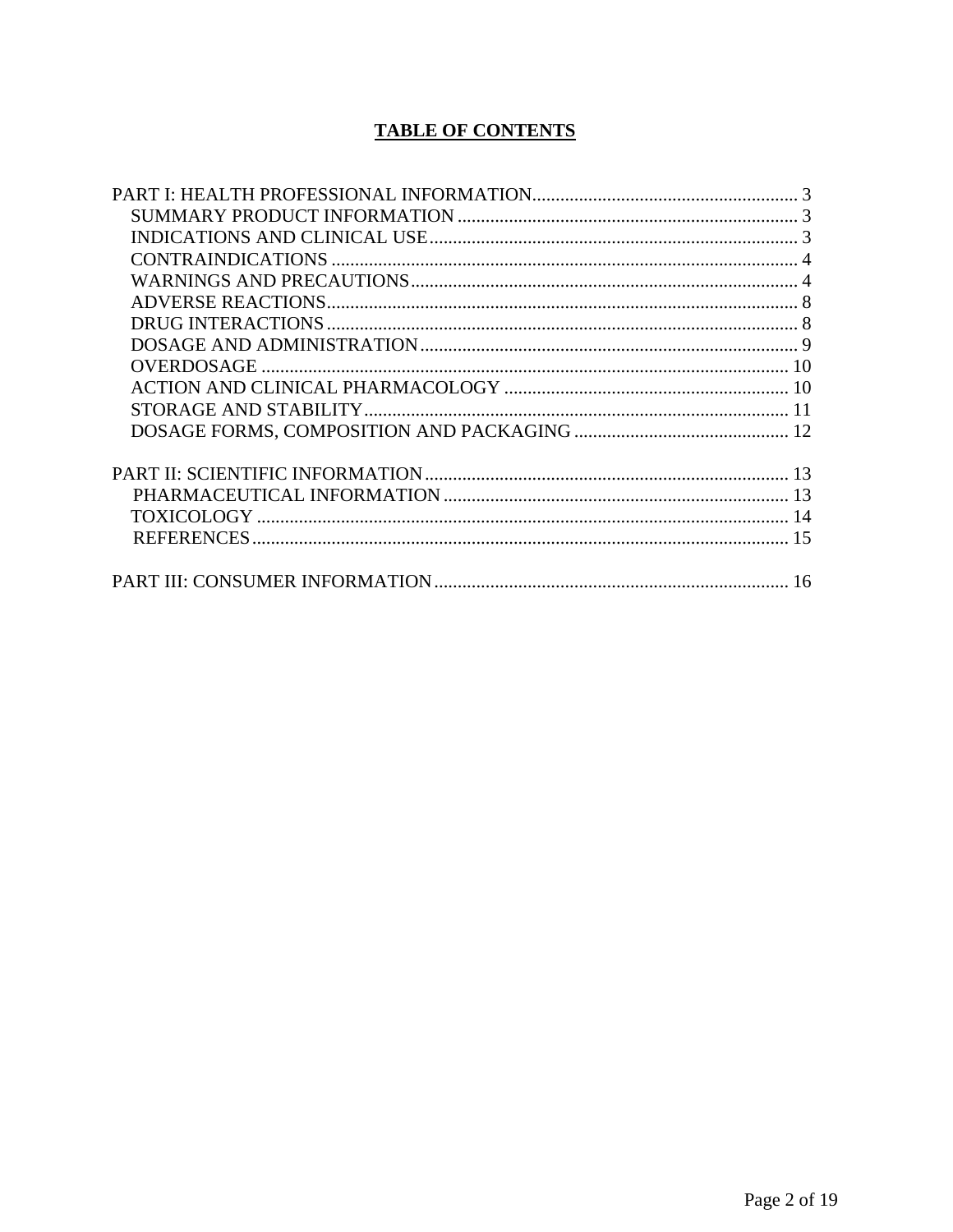# **PRESCRIBING INFORMATION**

# **PrSANDOZ® HYDROCORTISONE**

Hydrocortisone Cream USP

 $2.5\%$  (w/w)

# Topical Corticosteroid

# **PART I: HEALTH PROFESSIONAL INFORMATION**

# <span id="page-2-1"></span><span id="page-2-0"></span>**SUMMARY PRODUCT INFORMATION**

| <b>Route of</b><br>Administration | Dosage Form /<br><b>Strength</b> | <b>Non-medicinal Ingredients</b>                                                                                                                                                  |
|-----------------------------------|----------------------------------|-----------------------------------------------------------------------------------------------------------------------------------------------------------------------------------|
| Topical use                       | Cream $/ 2.5\%$ w/w              | Ceteareth-20, Cetostearyl Alcohol, Germaben<br>II (Diazolidinyl Urea, Methylparaben,<br>Propylene Glycol, Propylparaben), Light<br>Mineral Oil, Purified Water, White Petrolatum. |

# <span id="page-2-2"></span>**INDICATIONS AND CLINICAL USE**

SANDOZ HYDROCORTISONE (Hydrocortisone USP) is indicated for topical therapy of corticosteroid responsive dermatoses for a maximum duration of 4 weeks, where an antiinflammatory and antipruritic activity is required in the topical management of these conditions.

**Geriatrics (> 65 years of age):** Safety and effectiveness of Hydrocortisone in geriatric patients over 65 years of age have not been established (see WARNINGS AND PRECAUTIONS, Special Populations, Geriatrics  $(> 65$  years of age)).

**Pediatrics (<18 years of age):** Safety and effectiveness of Hydrocortisone in pediatric patients less than 18 years of age have not been established (see WARNINGS AND PRECAUTIONS, Special Populations, Pediatrics (<18 years of age)).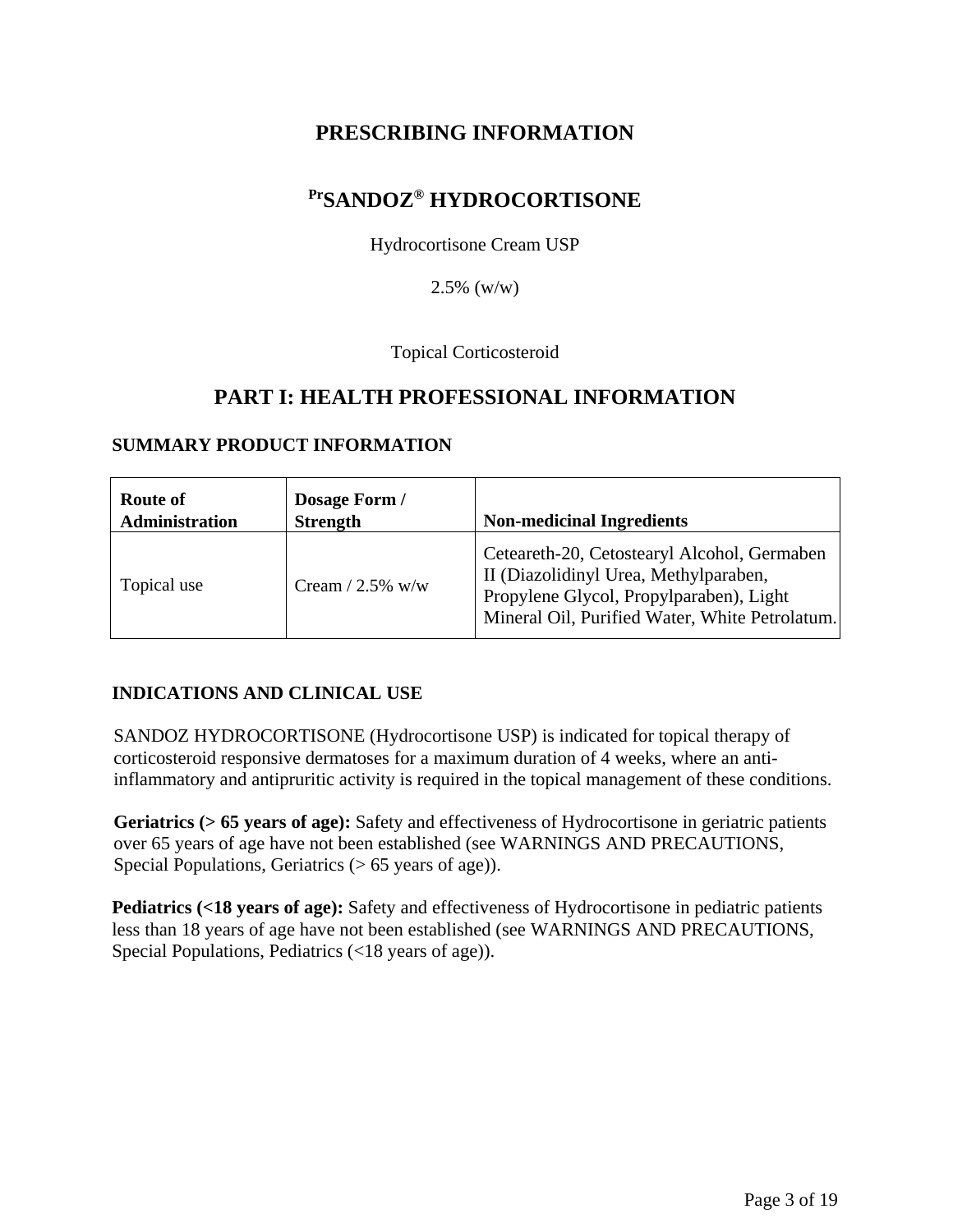# <span id="page-3-0"></span>**CONTRAINDICATIONS**

- Patients who are hypersensitive to this drug or to any ingredient in the formulation or component of the container. For a complete listing, see the DOSAGE FORMS, COMPOSITION AND PACKAGING section of the PRESCRIBING INFORMATION. • Patients who are hypersensitive to other corticosteroids.
- 
- Patients with bacterial, tubercular, or fungal infections involving the skin, viral diseases (such as herpes simplex, chicken pox, and vaccinia), parasitic infections, skin manifestations relating to tuberculosis or syphilis, eruptions following vaccinations, rosacea, acne vulgaris, and pruritus without inflammation. • Topical application to the eye.
- 

# <span id="page-3-1"></span>**WARNINGS AND PRECAUTIONS**

## **General**

Patients should be advised to inform subsequent physicians of the prior use of corticosteroids.

SANDOZ HYDROCORTISONE should not be used under occlusion due to increased risk of systemic exposure and infection. When used under occlusive dressing, over extensive areas, on the face, scalp, axillae, or scrotum, sufficient absorption may occur to result in adrenal suppression and other systemic effects (see WARNINGS AND PRECAUTIONS - Endocrine and Metabolism, Immune and Ophthalmologic)

## **Cardiovascular**

Suitable precautions should be taken when using topical corticosteroids in patients with stasis dermatitis and other skin diseases associated with impaired circulation.

Use of corticosteroids around chronic leg ulcers may be associated with a higher occurrence of local hypersensitivity reactions and an increased risk of local infection.

## **Endocrine and Metabolism**

Manifestations of hypercortisolism (Cushing's syndrome) and reversible hypothalamicpituitary-adrenal (HPA) axis suppression, leading to glucocorticosteroid insufficiency can occur in some individuals as a result of increased systemic absorption of topical corticosteroids. Hyperglycemia and glucosuria can also be produced in some patients by systemic absorption of topical corticosteroids (see ADVERSE REACTIONS).

Conditions which augment systemic absorption include the formulation and potency of the topical corticosteroid, the application of topical corticosteroids over large body surface areas, application to intertriginous areas (such as the axillae), frequency of application, prolonged use, or the use of occlusive dressings. Other risk factors for increased systemic effects include increasing hydration of the stratum corneum, use on thin skin areas (such as the face), and use on broken skin or in conditions where the skin barrier may be impaired.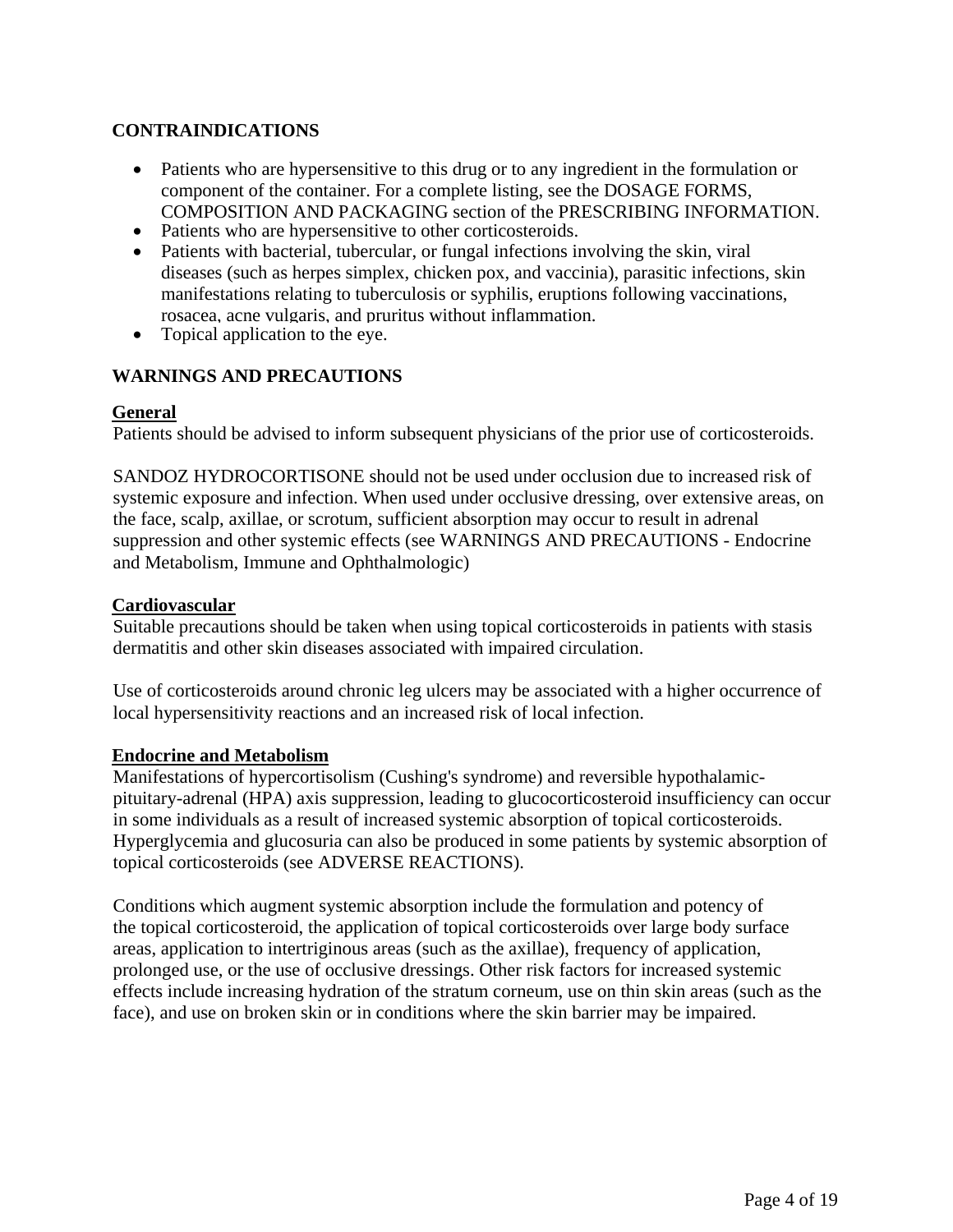If patients must be treated over large body surface areas, they should be evaluated periodically for evidence of HPA axis suppression (see WARNINGS AND PRECAUTIONS - Monitoring and Laboratory Tests). If HPA axis suppression or Cushing's syndrome is observed, an attempt should be made to withdraw the drug by reducing the frequency of application. Abrupt withdrawal of treatment may result in glucocorticosteroid insufficiency (see ADVERSE REACTIONS).

Recovery of HPA axis function is generally prompt upon discontinuation of topical corticosteroids. Infrequently, signs and symptoms of glucocorticosteroid insufficiency may occur requiring supplemental systemic corticosteroids. For information on systemic corticosteroid supplementation, see the prescribing information for those products.

Pediatric patients may absorb larger amounts of topical corticosteroids and thus be more susceptible to systemic toxicity from equivalent doses because of their larger skin surface to body mass ratios as compared with adult patients (see WARNINGS AND PRECAUTIONS - Special Populations, Pediatrics).

## **Immune**

Topical corticosteroids may increase the risk of infections including aggravation of cutaneous infection, masked infection, and secondary infections. In particular, bacterial infection is encouraged by the warm, moist conditions within skin-fold areas, or caused by occlusive dressings. If concomitant skin infections develop, SANDOZ HYDROCORTISONE should be discontinued and antimicrobial therapy should be administered.

### **Ophthalmologic**

Topical corticosteroids should be used with caution on lesions close to the eye because systemic absorption may cause increased intraocular pressure, cataract, or glaucoma.

## **Sensitivity**

Local hypersensitivity reactions (see ADVERSE REACTIONS) may resemble symptoms of the condition under treatment. If hypersensitivity reactions occur, SANDOZ HYDROCORTISONE should be discontinued and appropriate therapy should be initiated.

Allergic contact dermatitis with corticosteroids is usually diagnosed by observing a failure to heal rather than noticing a clinical exacerbation. Such an observation should be corroborated with appropriate diagnostic patch testing.

## **Skin**

If significant irritation develops, SANDOZ HYDROCORTISONE should be discontinued and appropriate therapy should be instituted.

Prolonged use of topical corticosteroid preparations may produce striae or atrophy of the skin or subcutaneous tissue. Topical corticosteroids should be used with caution on lesions of the face, groin, and axillae as these areas are more prone to atrophic changes than other areas of the body.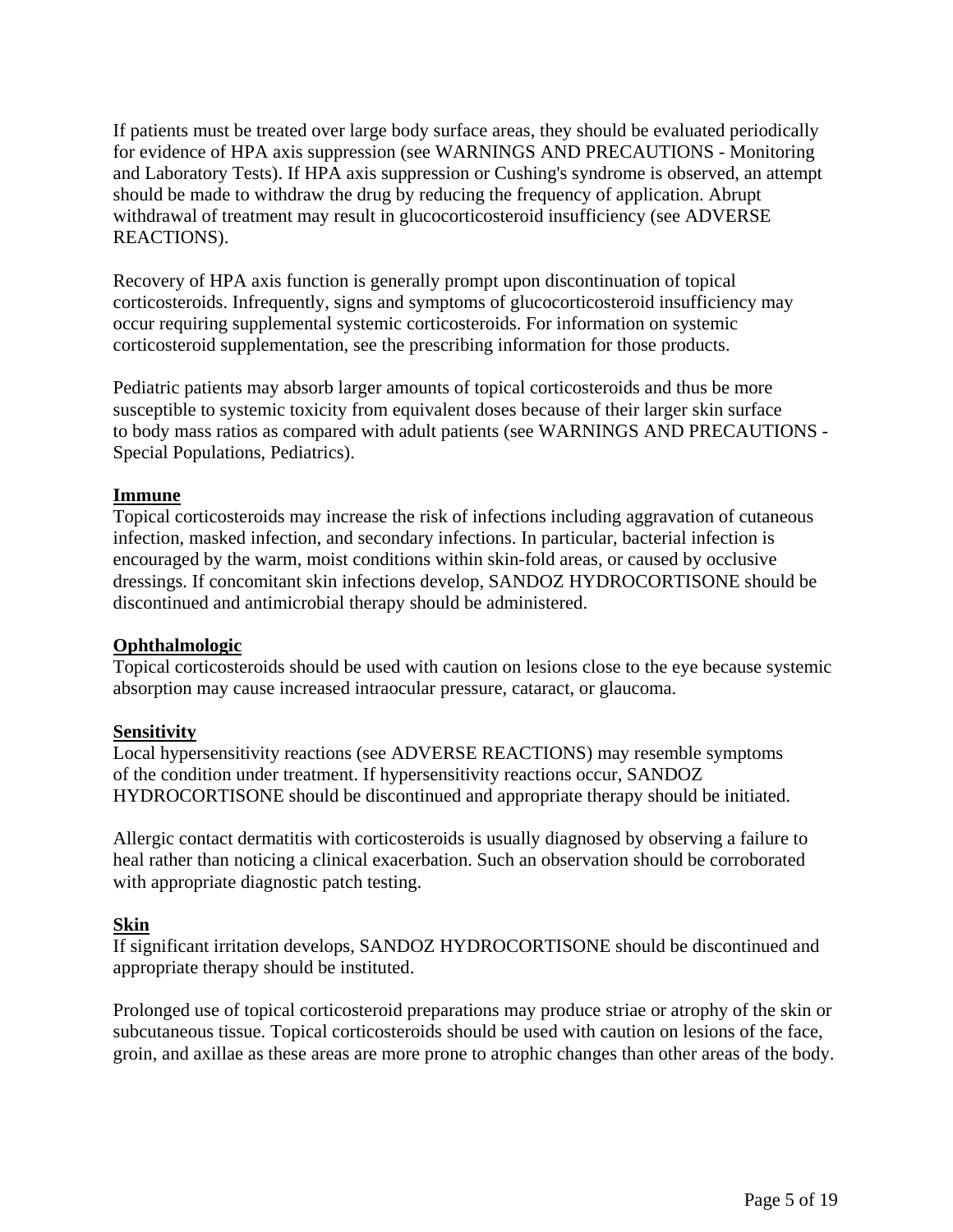Frequent observation is important if these areas are to be treated. If skin atrophy is observed, treatment should be discontinued.

# **Special Populations**

**Pregnant Women:** Topical administration of corticosteroids to pregnant animals can cause abnormalities of fetal development (see TOXICOLOGY). Subcutaneous administration of hydrocortisone to mice at doses of ≥30 mg/kg/day, to rabbits at a dose of 675 mcg/kg/day, and the administration of a single intramuscular injection of  $\geq$ 25 mg to hamsters during pregnancy produced fetal abnormalities including cleft palate. The relevance of this finding to human beings has not been established.

There are no adequate and well-controlled studies of hydrocortisone in pregnant women. Administration of SANDOZ HYDROCORTISONE during pregnancy should only be considered if the expected benefit to the mother outweighs the potential risk to the fetus. The minimum quantity should be used for the minimum duration.

**Nursing Mothers:** The safe use of topical corticosteroids during lactation has not been established.

Systemically administered corticosteroids appear in human milk and could suppress growth, interfere with endogenous corticosteroid production, or cause other untoward effects. It is not known whether topical administration of corticosteroids could result in sufficient systemic absorption to produce detectable quantities in human milk.

Because many drugs are excreted in human milk, caution should be exercised when SANDOZ HYDROCORTISONE is administered to a nursing woman. Administration of SANDOZ HYDROCORTISONE during lactation should only be considered if the expected benefit to the mother outweighs the risk to the infant.

If used during lactation, SANDOZ HYDROCORTISONE should not be applied to the breasts to avoid accidental ingestion by the infant.

**Pediatrics (<18 years of age):** The safety of hydrocortisone has not been studied in pediatric patients.

Because of a higher ratio of skin surface area to body mass, pediatric patients are at a greater risk than adults of HPA axis suppression and Cushing's syndrome when they are treated with topical corticosteroids. They are therefore also at greater risk of adrenal insufficiency during and/or after withdrawal of treatment.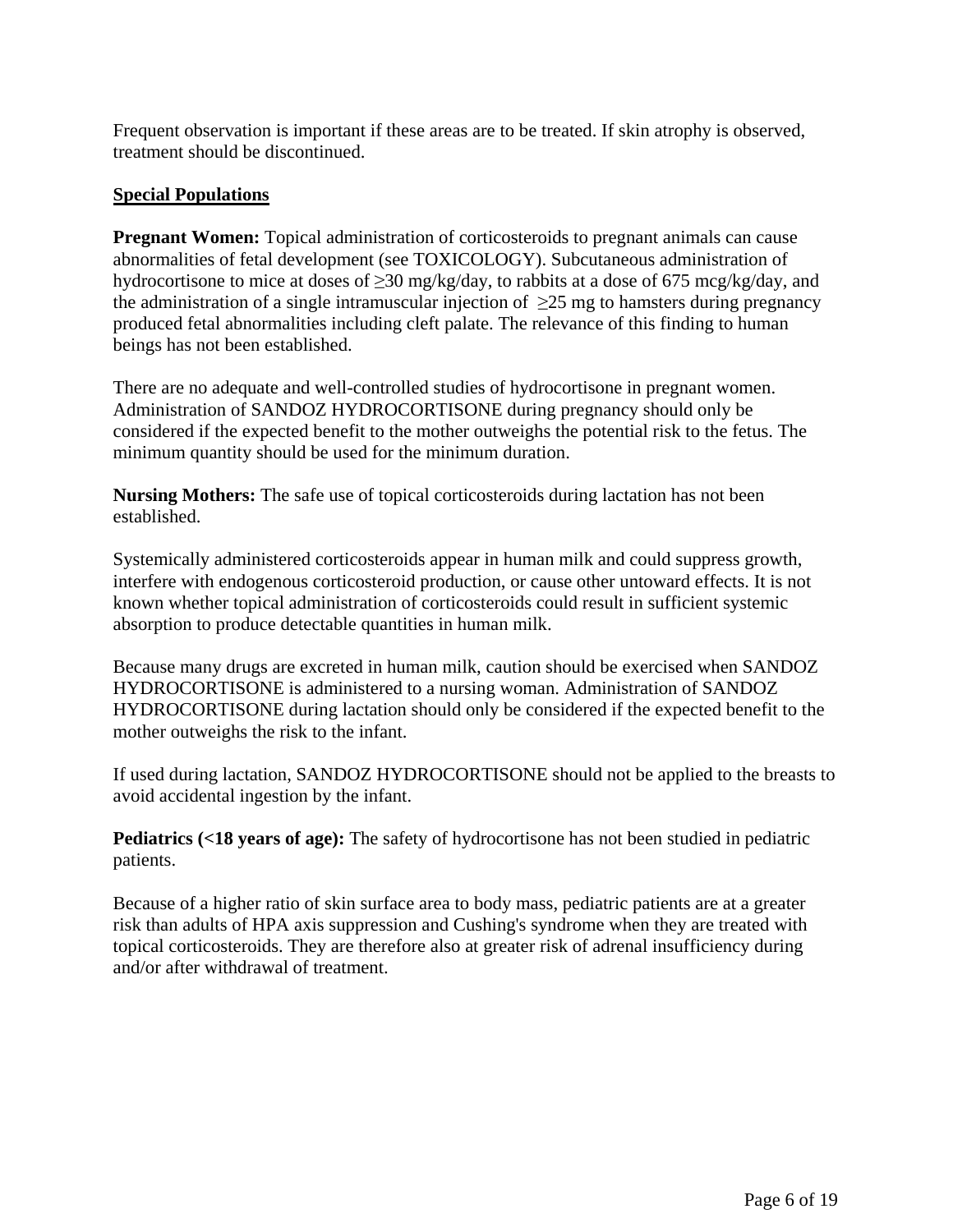Adverse effects including striae have been reported with the use of topical corticosteroids in infants and children. HPA axis suppression, Cushing's syndrome, linear growth retardation, delayed weight gain, and intracranial hypertension have been reported in children receiving topical corticosteroids. Manifestations of adrenal suppression in children include low plasma cortisol levels and an absence of response to ACTH stimulation. Manifestations of intracranial hypertension include bulging fontanelles, headaches, and bilateral papilledema. Chronic corticosteroid therapy may interfere with the growth and development of children.

There are no adequate and well-controlled studies of hydrocortisone in pediatric patients. Administration of topical corticosteroids to children under 18 years of age should be limited to the least amount and for the shortest duration compatible with an effective therapeutic regimen (see DOSAGE AND ADMINISTRATION).

**Geriatrics (>65 years of age):** The safety of hydrocortisone has not been studied in geriatric patients.

In general, topical corticosteroids should be used cautiously in elderly patients, reflecting their increased skin fragility and greater frequency of hepatic, renal, or cardiac dysfunction, and of concomitant disease or other drug therapy. The greater frequency of decreased hepatic or renal function in the elderly may delay elimination if systemic absorption occurs.

There are no adequate and well-controlled studies of hydrocortisone in geriatric patients. For geriatric patients over 65 years of age, the minimum quantity should be used for the minimum duration (see DOSAGE AND ADMINISTRATION).

**Patients with renal / hepatic impairment:** The safety of hydrocortisone has not been studied in patients with renal or hepatic impairment.

In case of systemic absorption, metabolism and elimination may be delayed leading to increased risk of systemic toxicity.

There are no adequate and well controlled studies of hydrocortisone in patients with renal or hepatic impairment. For patients with renal or hepatic impairment, the minimum quantity should be used for the minimum duration (see DOSAGE AND ADMINISTRATION).

## **Monitoring and Laboratory Tests**

The cosyntropin (ACTH 1-24) stimulation test may be helpful in evaluating patients for HPA axis suppression.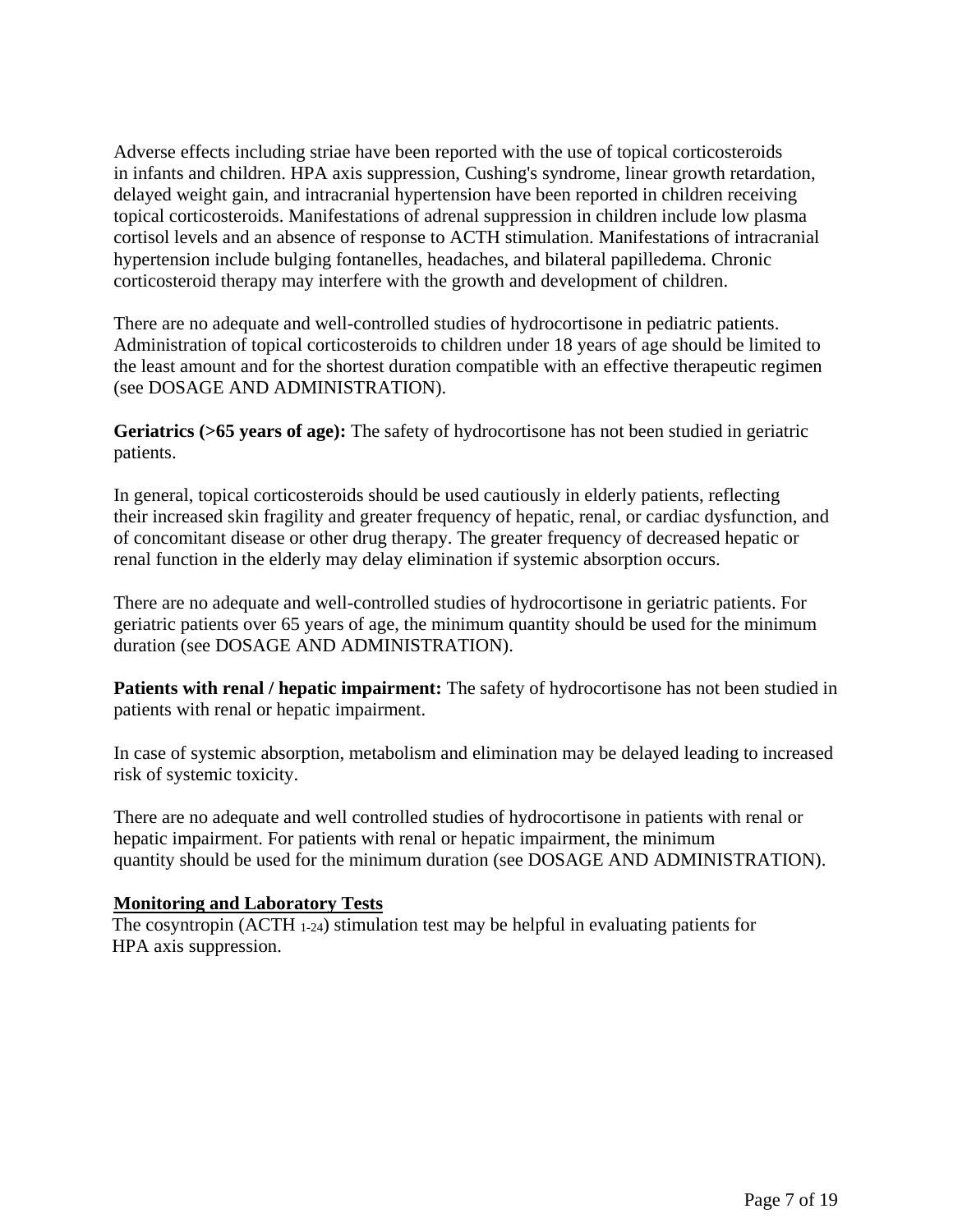# <span id="page-7-0"></span>**ADVERSE REACTIONS**

# **Post-Marketing Adverse Drug Reactions**

The following adverse reactions have been identified during the post-approval use of hydrocortisone. Because these reactions are reported voluntarily from a population of uncertain size, it is not always possible to reliably estimate their frequency or establish a causal relationship to drug exposure.

**Endocrine Disorders:** Hypothalamic-pituitary adrenal (HPA) axis suppression, cushingoid features (e.g. moon face, central obesity), increased weight /obesity, delayed weight gain/growth retardation in children, decreased endogenous cortisol levels, hyperglycemia/glucosuria, hypertension, osteoporosis, and steroid withdrawal syndrome.

**Eye Disorders:** Cataract, glaucoma.

**General Disorders and Administrative Site Reactions:** Application site irritation/pain.

**Immune System Disorders:** Local hypersensitivity.

**Infections and Infestations:** Secondary infection.

**Skin and Subcutaneous Tissue Disorders:** Contact dermatitis /dermatitis, erythema, rash, urticaria, pruritus, skin burning, skin pain, skin exfoliation, skin atrophy\*, atrophy of subcutaneous tissues, skin dryness\*, skin striae\*, change in pigmentation\*, hypertrichosis, telangiectasia\*, and exacerbation of underlying symptoms. The following have been observed with the use of occlusive dressings: pustules, miliaria, folliculitis, and pyoderma.

\*Skin features secondary to local and/or systemic effects of hypothalamic-pituitary adrenal (HPA) axis suppression.

## <span id="page-7-1"></span>**DRUG INTERACTIONS**

## **Overview**

No clinical trials were specifically designed to assess potential drug-drug, drug-food, drug-herb, or drug-laboratory interactions with hydrocortisone.

Co-administered drugs that can inhibit CYP3A4 (e.g., ritonavir, itraconazole) have been shown to inhibit the metabolism of corticosteroids leading to increased systemic exposure. The extent to which this interaction is clinically relevant depends on the dose and route of administration of the corticosteroids and the potency of the CYP3A4 inhibitor.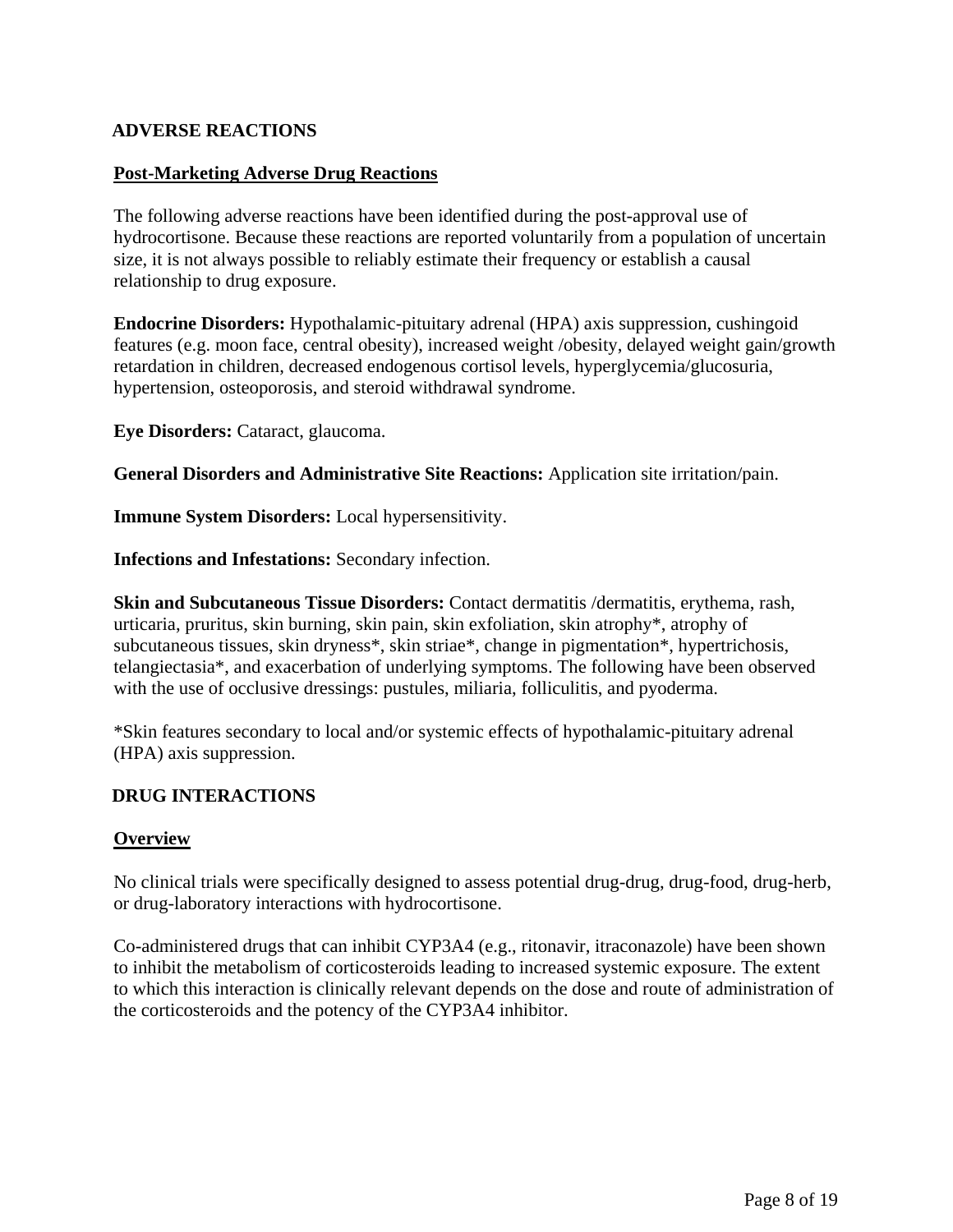## **Drug-Drug Interactions**

Interactions with other drugs have not been established.

## **Drug-Food Interactions**

Interactions with food have not been established.

## **Drug-Herb Interactions**

Interactions with herbal products have not been established.

## **Drug-Laboratory Interactions**

Interactions with laboratory tests have not been established.

# <span id="page-8-0"></span>**DOSAGE AND ADMINISTRATION**

## **Dosing Considerations**

- Patients/caregivers should be instructed to use the minimum quantity of SANDOZ HYDROCORTISONE for the shortest duration of time necessary to achieve the desired therapeutic benefit because of the potential for corticosteroids to suppress the hypothalamic-pituitary-adrenal (HPA) axis and cause skin atrophy (see WARNINGS AND PRECAUTIONS).
- If the condition worsens or does not improve within 2-4 weeks, treatment and diagnosis should be re-evaluated.
- SANDOZ HYDROCORTISONE is for topical use only and not for ophthalmic use.
- Pediatric patients may be more susceptible to local and systemic toxicity from equivalent doses of topical corticosteroids because of their larger skin surface to body weight ratios, and may require shorter courses of treatment than adults.
- Geriatric patients may be more susceptible to percutaneous absorption and the potential effects of systemic absorption. The greater frequency of decreased hepatic or renal function in the elderly may delay elimination if systemic absorption occurs.

## **Recommended Dose and Dosage Adjustment**

A thin layer should be applied to affected areas once or twice a day for a maximum of 4 weeks. If the condition worsens or does not improve within 2-4 weeks, treatment and diagnosis should be re-evaluated.

Avoid abrupt discontinuation of topical corticosteroids when control is achieved, as rebound of pre-existing dermatoses can occur. Continue an emollient as maintenance therapy.

# **Pediatrics (<18 years of age):** Care should be taken when using SANDOZ HYDROCORTISONE in pediatric patients. The minimum quantity should be used for the shortest duration to achieve the desired therapeutic benefit (see WARNINGS AND PRECAUTIONS — Special Populations, Pediatrics (**<** 18 years of age)).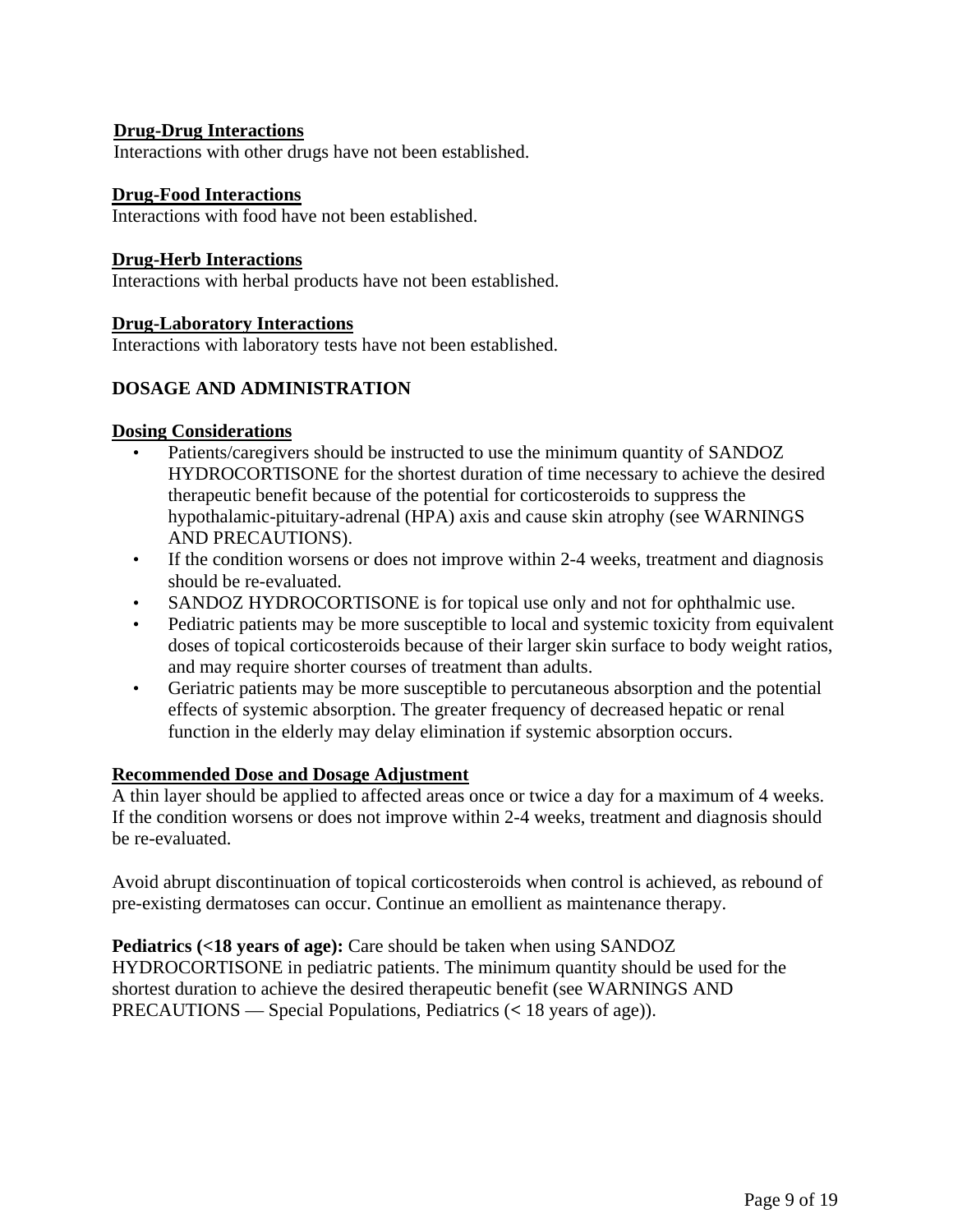**Geriatrics (>65 years of age):** SANDOZ HYDROCORTISONE should be used with caution in geriatric patients due to increased risk of renal or hepatic impairment in this population. The minimum quantity should be used for the shortest duration to achieve the desired therapeutic benefit (see WARNINGS AND PRECAUTIONS — Special Populations, Geriatrics (**>** 65 years of age)).

**Renal/Hepatic Impairment:** In patients with renal or hepatic impairment, the minimum quantity should be used for the shortest duration to achieve the desired therapeutic benefit (see WARNINGS AND PRECAUTIONS — Special Populations, Patients with renal / hepatic impairment).

## **Missed Dose**

In the event of missed dose, SANDOZ HYDROCORTISONE should be applied as soon as possible after the missed dose is remembered. If this is close to the scheduled application time or the next dose, the patient should wait and apply the next scheduled dose. The usual schedule should be resumed thereafter.

## <span id="page-9-0"></span>**OVERDOSAGE**

For management of a suspected drug overdose, contact your regional Poison Control Centre.

Topically applied corticosteroids can be absorbed in sufficient amounts to produce systemic effects (see WARNINGS AND PRECAUTIONS). Excessive prolonged use or misuse may suppress hypothalamic-pituitary-adrenal (HPA) axis function, resulting in secondary adrenal insufficiency. If symptoms of HPA axis suppression occur, SANDOZ HYDROCORTISONE should be withdrawn gradually by reducing the frequency of application. Further management should be as clinically indicated. If toxic effects occur, SANDOZ HYDROCORTISONE treatment should be discontinued and symptomatic therapy should be administered.

# <span id="page-9-1"></span>**ACTION AND CLINICAL PHARMACOLOGY**

### **Mechanism of Action**

SANDOZ HYDROCORTISONE belongs to a class of topical drugs called topical corticosteroids. It is considered to be a mild or low potency corticosteroid. Topical corticosteroids share anti-inflammatory, antipruritic and vasoconstrictive actions. The mechanism of anti-inflammatory activity of topical corticosteroids is unclear. However, corticosteroids are thought to act by the induction of phospholipase A2 inhibitory proteins, collectively called lipocortins. It is postulated that these proteins control the biosynthesis of potent mediators of inflammation such as prostagladins and leukotrienes by inhibiting the release of their common precursor arachidonic acid. Arachidonic acid is released from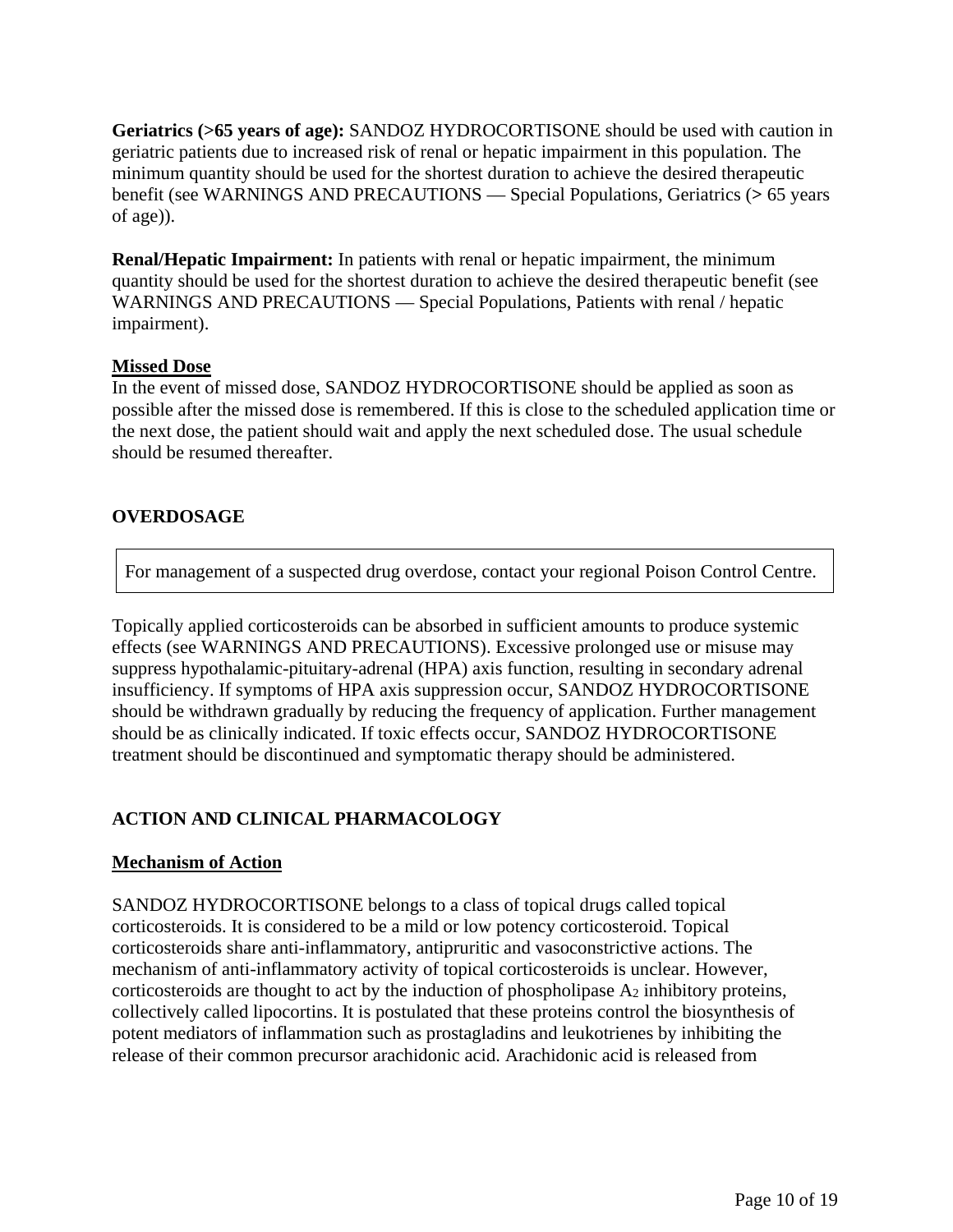membrane phospholipids by phospholipase A2.

## **Pharmacodynamics**

The Pharmacodynamics of hydrocortisone have not been specifically investigated in any clinical studies. Topical corticosteroids have anti-inflammatory, antipruritic, and vasoconstrictive properties.

# **Pharmacokinetics**

The pharmacokinetics of hydrocortisone (absorption, distribution, excretion, and metabolism) have not been specifically investigated in any clinical studies. Pharmacokinetic properties of the drug class of topically applied corticosteroids remain incompletely understood.

**Absorption:** Topical corticosteroids can be systemically absorbed from intact healthy skin. The extent of percutaneous absorption of topical corticosteroids is determined by many factors, including the product formulation, potency, vehicle, frequency and duration of application, as well as the integrity of the epidermal barrier, skin thickness, application to intertriginous areas (such as the axillae) and to large skin surface areas. Occlusion, hydration of the stratum corneum, inflammation and/or other disease processes in the skin may also increase percutaneous absorption.

**Distribution:** The use of pharmacodynamic endpoints for assessing the systemic exposure of topical corticosteroids is necessary because circulating levels are well below the level of detection.

**Metabolism:** Once absorbed through the skin, topical corticosteroids are handled through pharmacokinetic pathways similar to systemically administered corticosteroids. They are primarily metabolized in the liver.

**Excretion:** Topical corticosteroids are excreted by the kidneys. In addition, some corticosteroids and their metabolites are also excreted in the bile.

# <span id="page-10-0"></span>**STORAGE AND STABILITY**

45 g tube: Store between 15°C and 25°C. Do not freeze. 225 g jar: Store between 15°C and 25°C. Store in an upright position. Do not freeze.

## <span id="page-10-1"></span>**Keep this product out of the reach and sight of children.**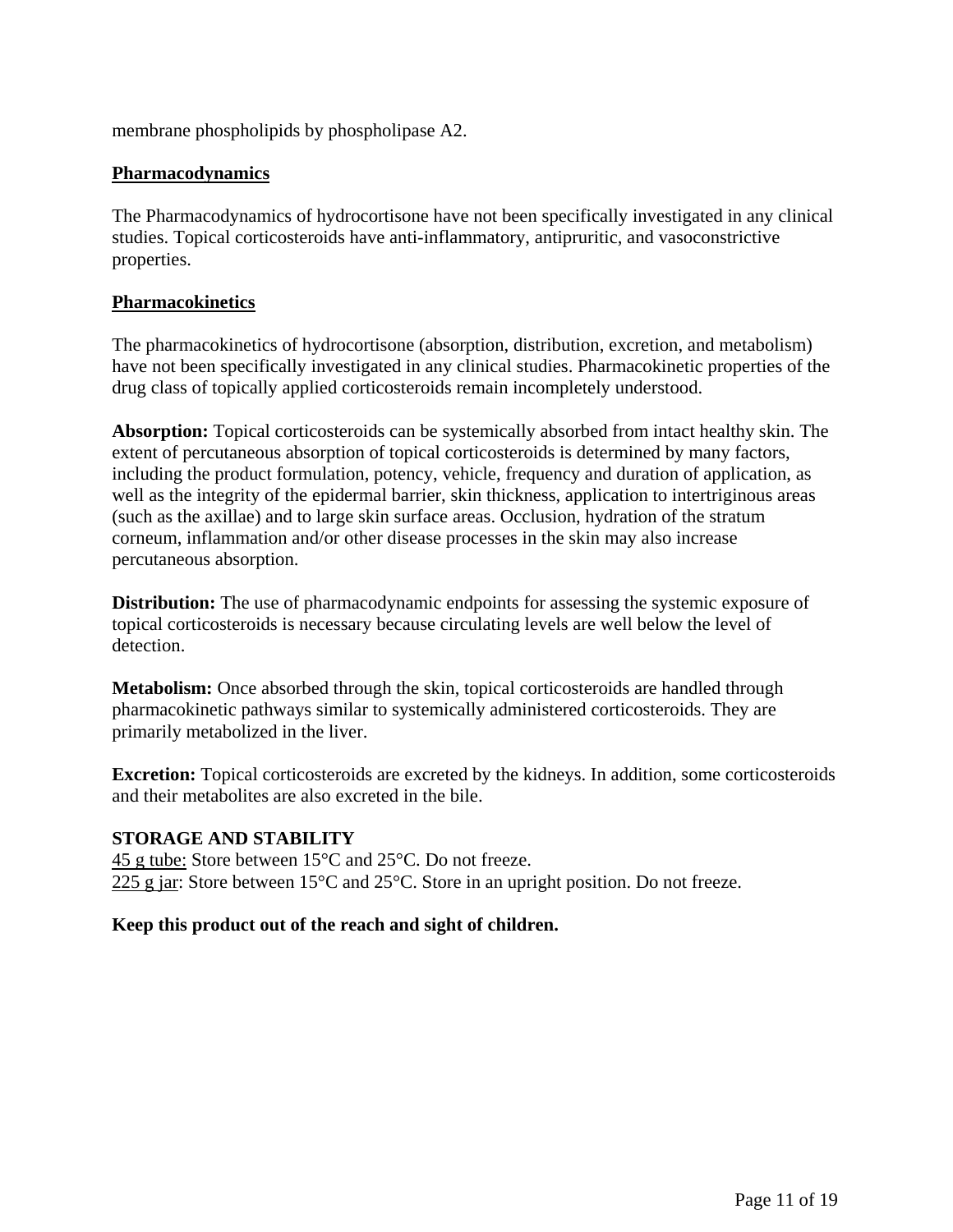# **DOSAGE FORMS, COMPOSITION AND PACKAGING**

SANDOZ HYDROCORTISONE is a white, odorless washable cream.

SANDOZ HYDROCORTISONE contains Hydrocortisone USP 2.5 % w/w in a water-miscible emollient base.

Non-medicinal Ingredients: Ceteareth-20, Cetostearyl Alcohol, Germaben II (Diazolidinyl Urea, Methylparaben, Propylene Glycol, Propylparaben), Light Mineral Oil, Purified Water, White Petrolatum.

SANDOZ HYDROCORTISONE is available in 45 g plastic tube and 225 g plastic jar.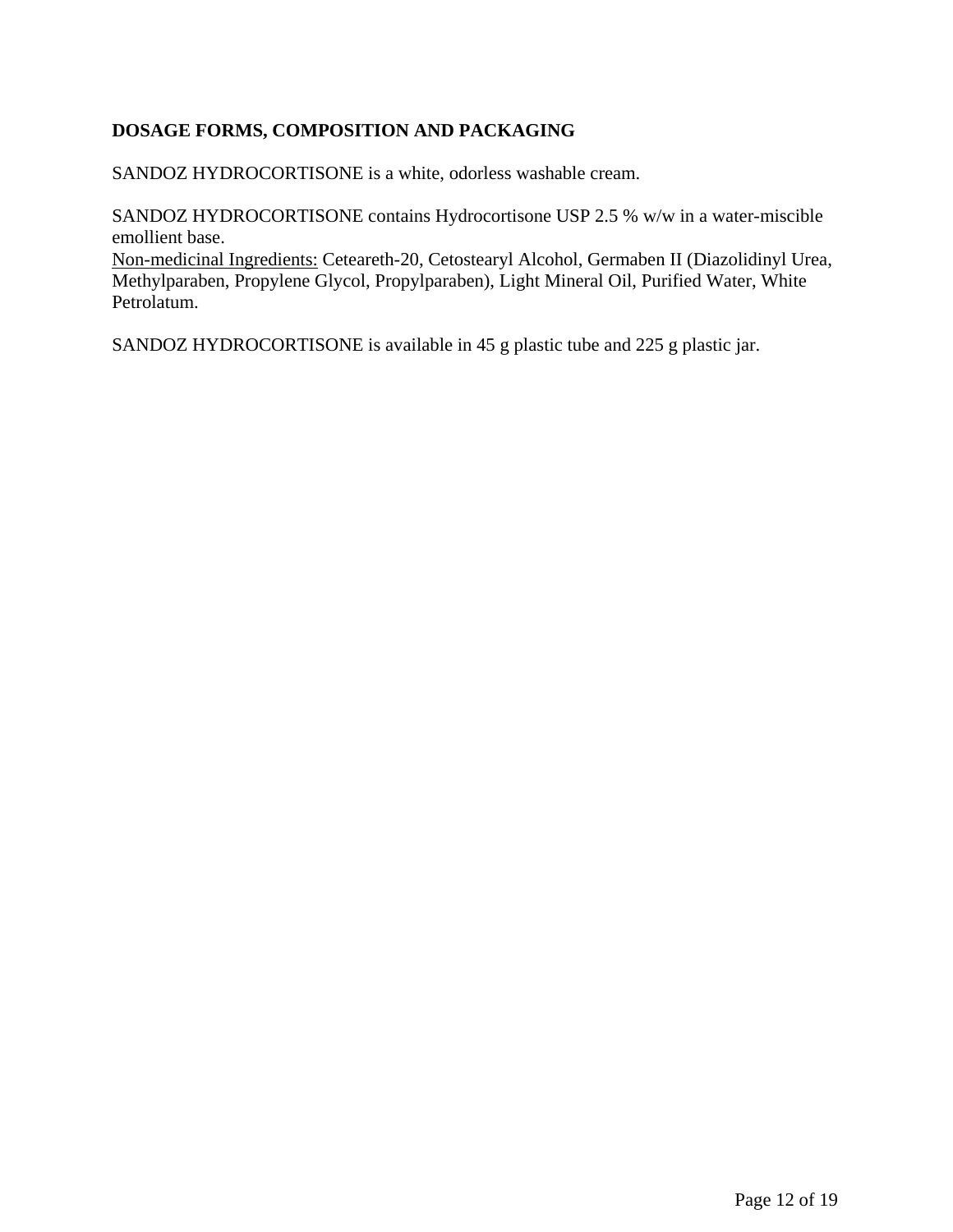# **PART II: SCIENTIFIC INFORMATION**

# <span id="page-12-1"></span><span id="page-12-0"></span>**PHARMACEUTICAL INFORMATION**

# **Drug Substance**

- Common name: Hydrocortisone
- 

Chemical name: Pregn-4-ene-3,20-dione, 11,17,21-trihydroxy-, (11ß)-

Molecular formula:  $C_{21}H_{30}O_5$ 

Molecular weight: 362.46

Structural formula:



Physical properties: Hydrocortisone is a white to practically white, odorless, crystalline powder.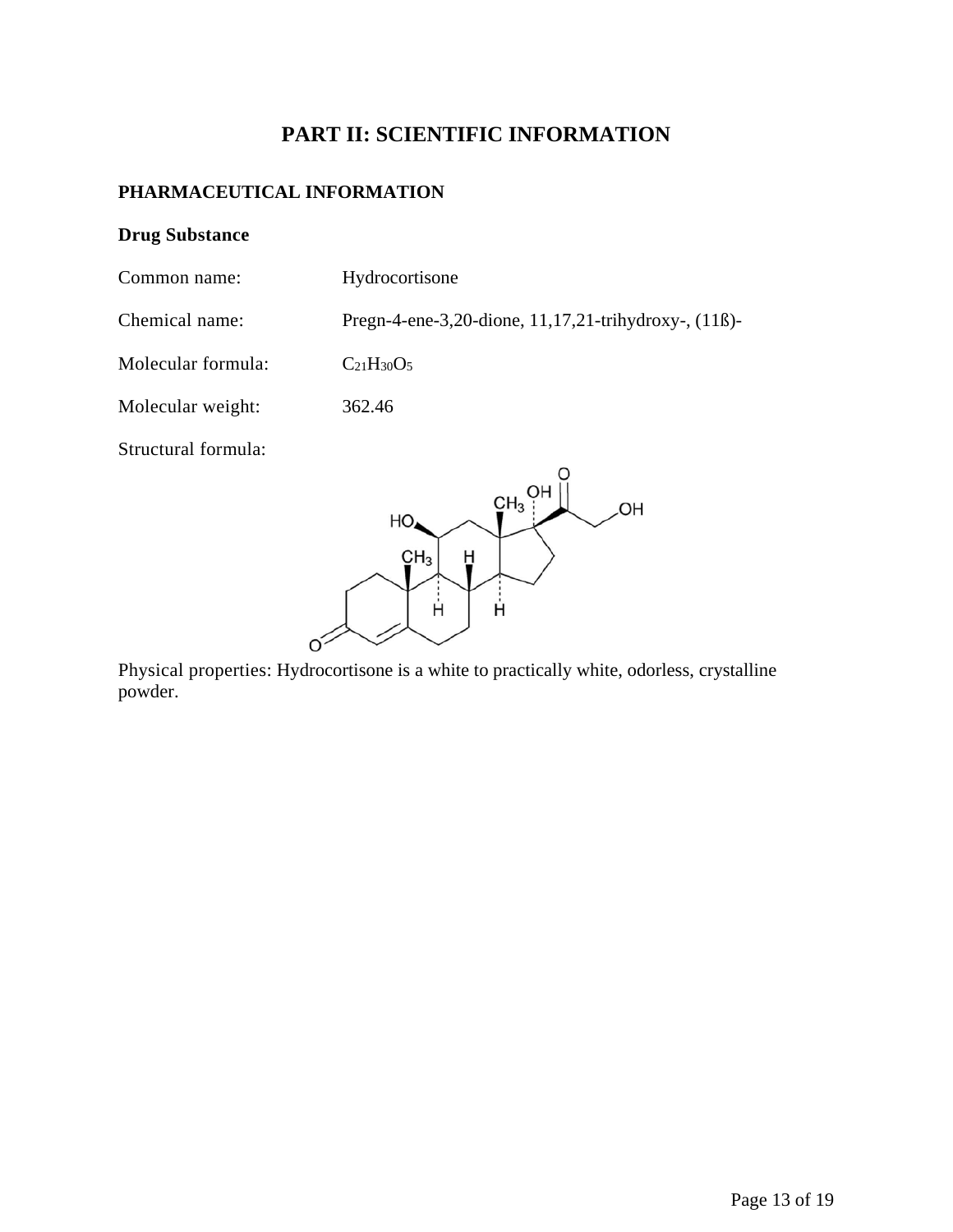# <span id="page-13-0"></span>**TOXICOLOGY**

# **Carcinogenesis**

Long term animal studies have not been performed to evaluate the carcinogenic potential of topical corticosteroids. Subcutaneous injection of hydrocortisone at 50 mg/kg once per week for 52 weeks was not carcinogenic in male rats.

# **Genotoxicity**

Hydrocortisone was not mutagenic in a bacterial mutagenicity assay *(Salmonella typhimurium)* in the absence or presence of metabolic activation, and was not genotoxic in an unscheduled DNA synthesis (UDS) assay in rat primary hepatocytes. Hydrocortisone was genotoxic in a chromosome aberration assay in human lymphocytes, and a mouse bone marrow micronucleus/sister chromatid exchange assay.

# **Fertility**

The effect on fertility of hydrocortisone has not been evaluated in animals.

# **Pregnancy**

Subcutaneous administration of hydrocortisone to mice at doses of  $\geq$ 30 mg/kg/day, to rabbits at a dose of 675 mcg/kg/day, and the administration of a single intramuscular injection of ≥25 mg to hamsters during pregnancy produced fetal abnormalities including cleft palate.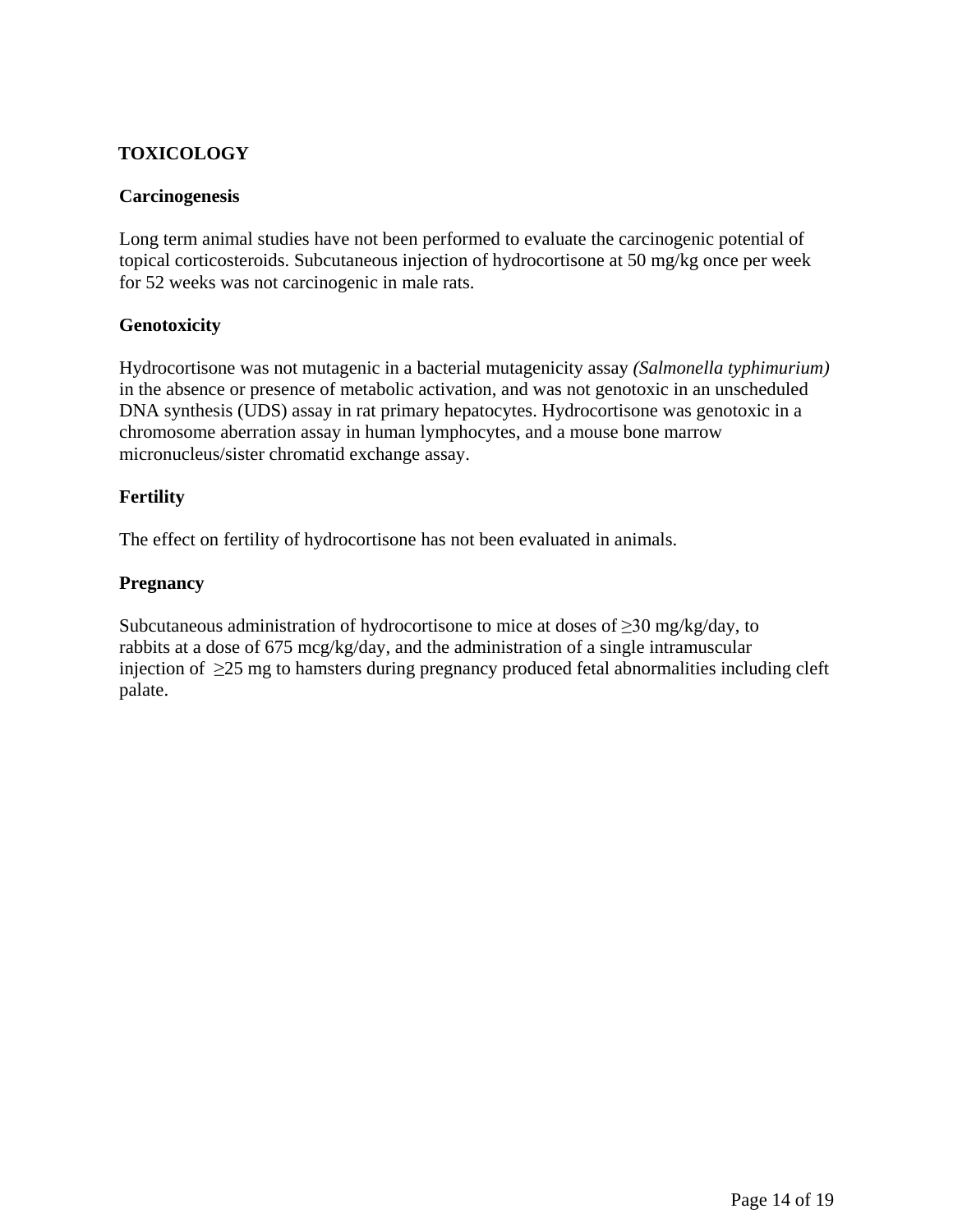# <span id="page-14-0"></span>**REFERENCES**

- 1. PrEmo-Cort<sup>®</sup> (Cream 2.5%w/w Lotion 2.5%w/v) Prescribing Information. GlaxoSmithKline Inc., Control No. 183835, revised September 8, 2015: 19 pages.
- 2. British National Formulary for Children 2011-2012. Topical corticosteroids. BMJ Group, Pharmaceutical Press, RCPCH Publications Ltd. 2011; 13.4: 558-559.
- 3. Greenish BV, Johnstone RS, Peel MJ. Simple hydrocortisone creams for dermatitis in general practice. Practitioner. 1986;230(1416):579-81.
- 4. Pariser DM. Topical steroids: a guide for use in the elderly patient. Geriatrics. 1991;46(10):51-4, 57-60, 63.
- 5. Szarmach H, Weuta H, Stepka L. [Limitations of indications of clotrimazolehydrocortisone and its components. A double-blind study]. Arzneimittelforschung. 1984;34(8):927-30.
- 6. Schmahl D. [Investigations on the influence of immunodepressive means on the chemical carcinogenesis in rats]. Z Krebsforsch Klin Onkol. 1974;81(3-4):211-5.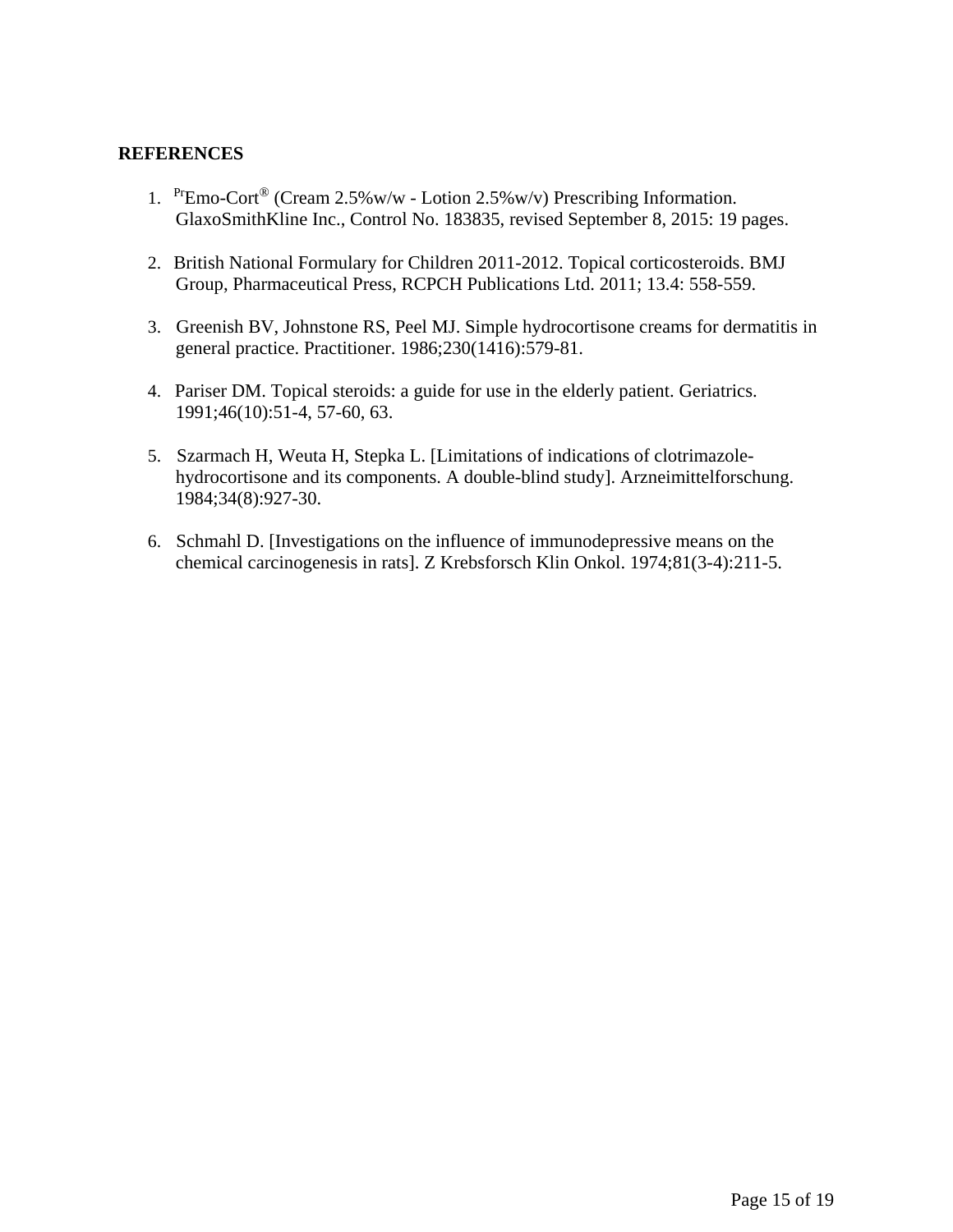## <span id="page-15-0"></span>**PART III: CONSUMER INFORMATION**

### **PrSANDOZ® HYDROCORTISONE**

### **Hydrocortisone Cream USP**

### **2.5% (w/w)**

This leaflet is part III of a three-part "Prescribing Information" and is designed specifically for Consumers. This leaflet is a summary and will not tell you everything about SANDOZ HYDROCORTISONE. Contact your doctor or pharmacist if you have any questions about the drug.

### **ABOUT THIS MEDICATION**

### **What the medication is used for:**

SANDOZ HYDROCORTISONE is used to help relieve the redness and itchiness of certain skin problems for up to 4 weeks.

### **What it does:**

SANDOZ HYDROCORTISONE contains hydrocortisone which belongs to a group of medicines called steroids. Steroids help to reduce redness, swelling and irritation of the skin.

### **When it should not be used:**

Do not use SANDOZ HYDROCORTISONE if you:

- are allergic to hydrocortisone, other corticosteroids, any component of the container, or to any of the other ingredients in SANDOZ HYDROCORTISONE (see **What the non-medicinal ingredients are).**
- have bacterial, tubercular, fungal, parasitic, viral skin infections (e.g. herpes simplex, chicken pox, vaccinia), tuberculosis or syphilis skin lesions, or a skin reaction following a recent vaccination.
- have acne, rosacea (a facial skin condition where the nose, cheeks, chin, forehead or entire face are unusually red, with or without tiny visible blood vessels, bumps (papules) or pus-filled bumps (pustules)), or itchy skin which is not inflamed.

Do not apply in or near the eye.

If you think any of these apply to you, don't use SANDOZ HYDROCORTISONE until you have checked with your doctor or pharmacist.

### **What the medicinal ingredient is:**

Hydrocortisone

### **What the non-medicinal ingredients are:**

The non-medicinal ingredients in SANDOZ HYDROCORTISONE are: Ceteareth-20, Cetostearyl Alcohol, Germaben II (Diazolidinyl Urea, Methylparaben, Propylene Glycol, Propylparaben), Light Mineral Oil, Purified Water, White Petrolatum.

### **What dosage forms it comes in:**

SANDOZ HYDROCORTISONE is available in a 45 g plastic tube and 225 g plastic jar.

### **WARNINGS AND PRECAUTIONS**

Topical corticosteroids when used over large areas, on sensitive areas such as the face, in skin-fold areas like the armpit and groin, on broken skin, for prolonged periods or under an airtight dressing are more likely to be absorbed into the bloodstream and cause side effects. Apply only enough to cover the affected areas. SANDOZ HYDROCORTISONE should not be applied over large areas unless advised by a physician.

Only use SANDOZ HYDROCORTISONE for as long as your doctor recommends.

Inform your doctor if you have previously used corticosteroids.

Before using SANDOZ HYDROCORTISONE, talk to your doctor or pharmacist if:

- you are pregnant or planning to become pregnant.
- vou are breastfeeding. If you do use SANDOZ HYDROCORTISONE when breastfeeding, do not use on your breast area to ensure that the baby does not accidentally get it in their mouth.
- you have other inflammatory skin diseases in the leg as a result of impaired circulation (such as stasis dermatitis).
- you have problems with your kidney or liver. You may need to use a smaller amount of SANDOZ HYDROCORTISONE or use it less often.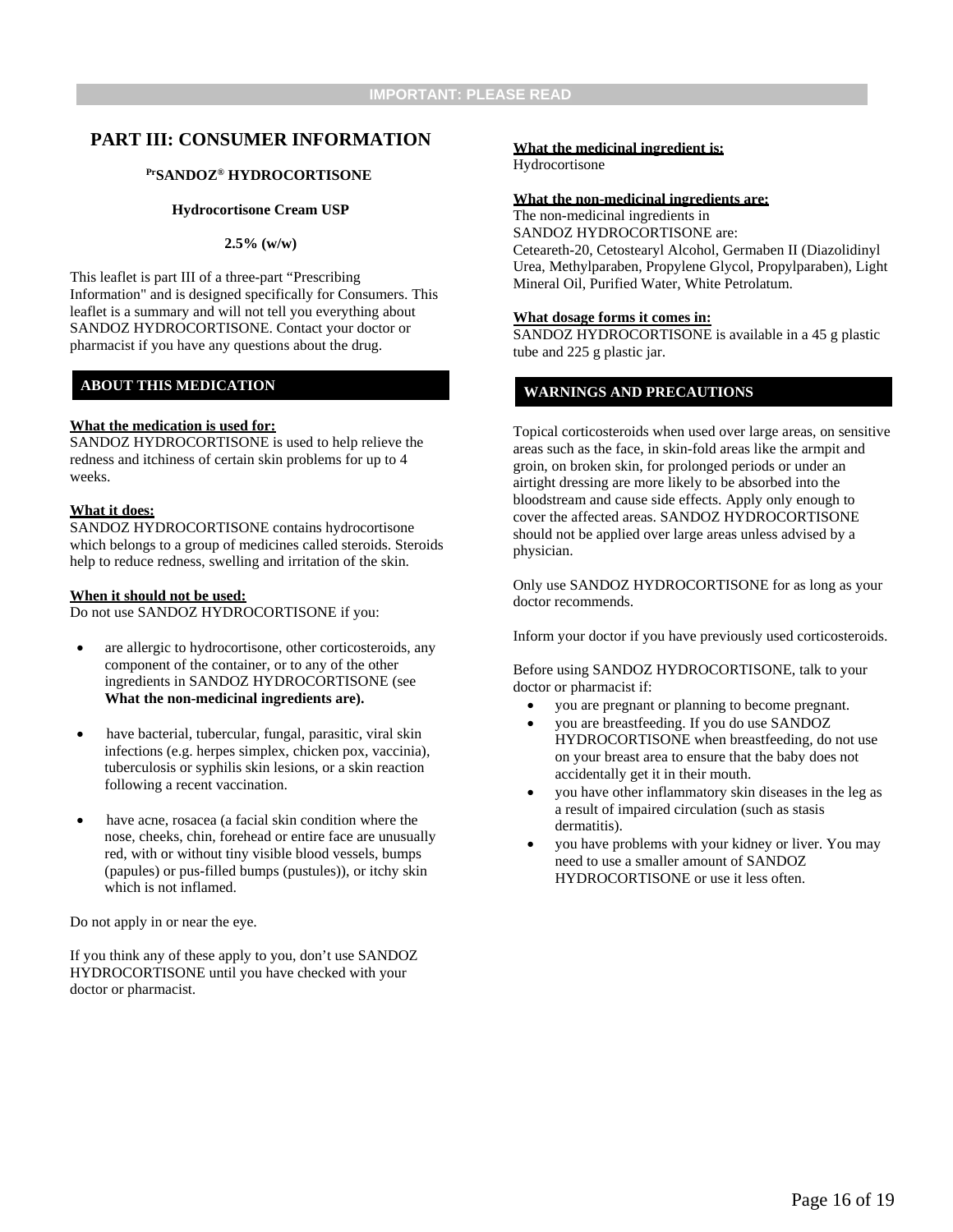While using SANDOZ HYDROCORTISONE, talk to your doctor or pharmacist if:

- you develop any skin infection
- you have an allergic reaction
- you develop significant skin irritation
- you experience skin thinning or softening
- your condition worsens or does not improve

While using SANDOZ HYDROCORTISONE:

- SANDOZ HYDROCORTISONE should be used with caution on the face, or in skin fold areas, such as the groin or the armpit.
- Avoid SANDOZ HYDROCORTISONE from getting in the eye, or other mucous membranes. In case of contact, wash with water. Absorption in the body may cause increased pressure in the eye (glaucoma), or a cloudy lens in the eye (cataracts).
- Do not use occlusive dressings such as a bandage, nor cover the treated areas tightly.
- If you are over 65 years of age, use SANDOZ HYDROCORTISONE with caution. You may need to use a smaller amount of SANDOZ HYDROCORTISONE or use it less often.
- Children absorb larger amounts of topical corticosteroids and therefore, may be more likely to develop side effects.
- If you have any skin disease around a leg ulcer, use of a topical corticosteroid may increase the risk of an allergic reaction or an infection around the ulcer.

### **INTERACTIONS WITH THIS MEDICATION**

Some medicines may affect how SANDOZ HYDROCORTISONE works, or make it more likely that you'll have side effects. Examples of these medicines include:

- Ritonavir (for HIV).
- Itraconazole (for fungal infections).

Tell your doctor or pharmacist about all your other medications, including medicines that you bought without prescription and natural health products.

### **PROPER USE OF THIS MEDICATION**

For topical use only and not for use in the eyes.

### **Usual dose:**

**Apply a thin film to the affected areas once or twice a day for a maximum of 4 weeks.**

It is important to not stop using SANDOZ

HYDROCORTISONE suddenly or your skin condition could flare up again. If your condition does not improve within 2-4 weeks of treatment, speak to your doctor or pharmacist.

If you use SANDOZ HYDROCORTISONE regularly make sure you talk to your doctor before you stop using it.

#### **How to Apply SANDOZ HYDROCORTISONE:**

- Apply a thin layer and gently rub in, using only enough to cover the entire affected area.
- Wash your hands after use unless treating the hands.
- Excess product should not be returned to the container, since it may cause contamination.
- A moisturizer should be used as maintenance therapy.

SANDOZ HYDROCORTISONE should be used for the minimum amount of time required to achieve the desired results, **but always use SANDOZ HYDROCORTISONE exactly as your doctor has told you.** Check with your doctor or pharmacist if you are not sure.

### **Overdose:**

If you think you have taken too much SANDOZ HYDROCORTISONE, contact your healthcare professional, hospital emergency department or regional Poison Control Centre immediately, even if there are no symptoms.

### **Missed Dose:**

If you forget to use SANDOZ HYDROCORTISONE, apply it as soon as you remember. If it is close to the time scheduled to apply your next dose, wait and apply your next scheduled dose and then continue as before. Do not apply extra SANDOZ HYDROCORTISONE to make up for missed doses.

### **SIDE EFFECTS AND WHAT TO DO ABOUT THEM**

Like all medicines SANDOZ HYDROCORTISONE can have side effects although not everybody gets them. Side effects will affect your skin and may have an effect on other parts of your body if a sufficient quantity of medicine is absorbed through the skin and enters your blood stream.

If your skin condition gets worse or your skin becomes swollen during treatment. You may be allergic to the medicine or need other treatment. Stop using SANDOZ HYDROCORTISONE and tell your doctor as soon as possible.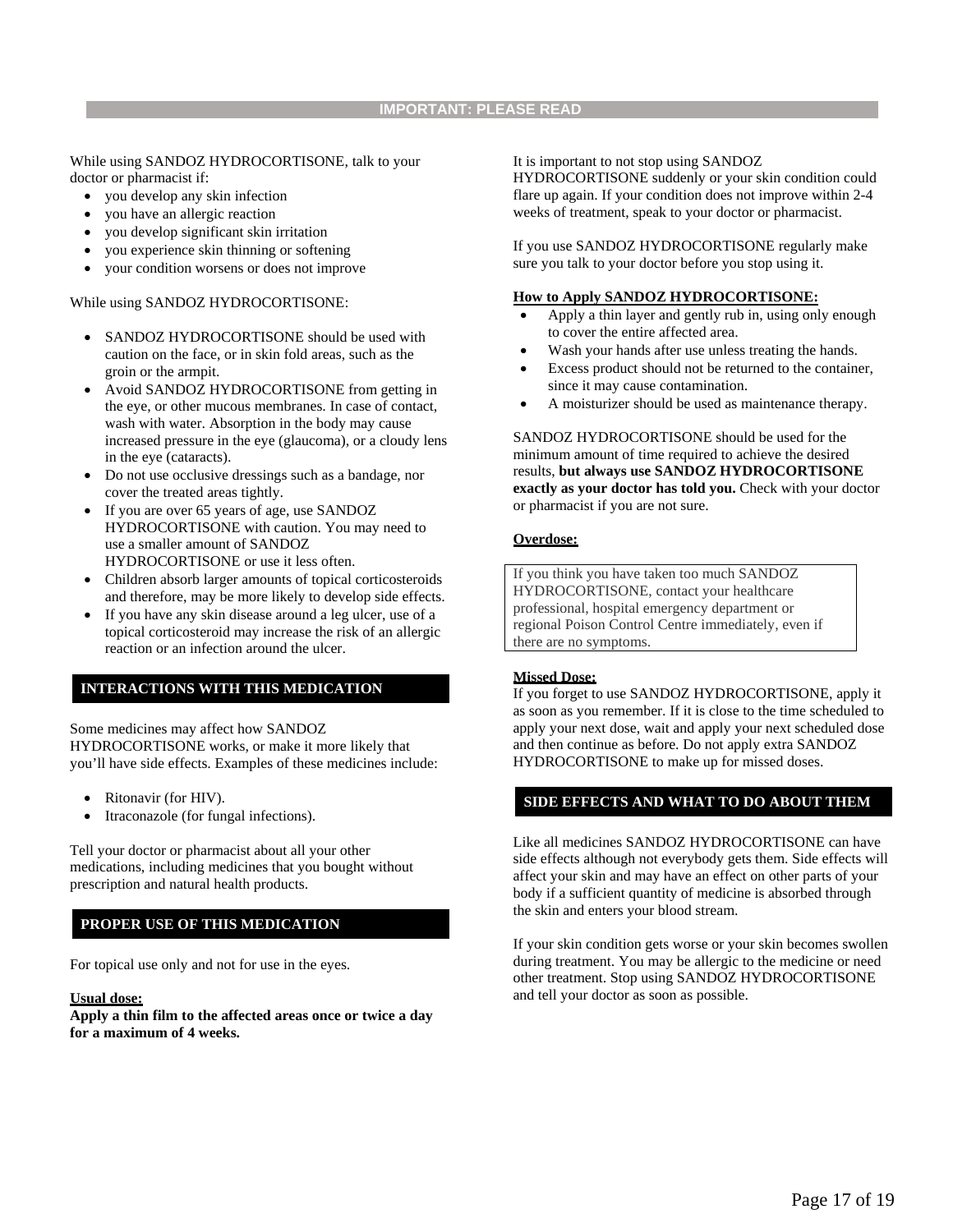The following side effects have been reported in patients using Hydrocortisone and other corticosteroids:

- local hypersensitivity
- contact dermatitis/dermatitis (a type of eczema)
- redness
- rash
- hives
- *itching*
- skin burning
- skin pain
- skin dryness or flaking
- skin thinning or softening
- stretch marks
- changes in the colour of your skin
- increased body hair
- the appearance of blood vessels under the surface of
- your skin (telangiectasia)
- worsening of condition
- secondary infection
- application site irritation or pain

The following have been observed with the use of airtight dressings:

• pus-filled bumps (pustules), heat rash (miliaria), inflammation of the hair follicles (folliculitis), nonhealing wounds (pyoderma)

Serious side effects such as Cushing's syndrome may be associated with absorption in the body of topical corticosteroids (for example, from long-term, improper or excessive use). Symptoms include: increased weight, moon face / rounding of the face and obesity. Other side effects may include weight loss, fatigue, nausea, diarrhea and abdominal pain (steroid withdrawal syndrome). Also, look out for delayed weight gain and slow growth in children.

Other symptoms that may only show in blood tests or when your doctor gives you a medical examination are: decreased hormone cortisol levels in your blood, increased sugar levels in your blood or urine, high blood pressure, cloudy lens in the eye (cataract), increased pressure in the eye (glaucoma), as well as weakening of the bones through gradual mineral loss (osteoporosis) and additional tests may be needed after your medical examination to confirm whether you have osteoporosis.

If any of the side effects listed becomes severe or troublesome, tell your doctor or pharmacist.

### **SERIOUS SIDE EFFECTS, HOW OFTEN THEY HAPPEN AND WHAT TO DO ABOUT THEM**

| Symptom / effect                                                                           | Talk with your<br>doctor or pharmacist |                 | <b>Stop taking</b><br>drug and<br>call your |
|--------------------------------------------------------------------------------------------|----------------------------------------|-----------------|---------------------------------------------|
|                                                                                            | Only if<br>severe                      | In all<br>cases | doctor or<br>pharmacist                     |
| Allergic reactions:<br>rash, hives,<br>swelling of the<br>skin.                            |                                        |                 |                                             |
| Cushing's<br>syndrome: weight<br>gain, moon face /<br>rounding of the<br>face and obesity. |                                        |                 |                                             |

*This is not a complete list of side effects. For any unexpected effects while taking SANDOZ HYDROCORTISONE contact your doctor or pharmacist.*

### **HOW TO STORE IT**

45 g tube: Store between 15°C and 25°C. Do not freeze. 225 g jar: Store between 15°C and 25°C. Store in an upright position. Do not freeze.

#### **Keep this product out of the reach and sight of children.**

### **REPORTING SIDE EFFECTS**

**You can report any suspected side effects associated with the use of health products to Health Canada by:**

- **Visiting the Web page on Adverse Reaction Reporting [\(https://www.canada.ca/en/health](https://www.canada.ca/en/health-canada/services/drugs-health-products/medeffect-canada/adverse-reaction-reporting.html)[canada/services/drugs-health](https://www.canada.ca/en/health-canada/services/drugs-health-products/medeffect-canada/adverse-reaction-reporting.html)[products/medeffect-canada/adverse-reaction](https://www.canada.ca/en/health-canada/services/drugs-health-products/medeffect-canada/adverse-reaction-reporting.html)[reporting.html\)](https://www.canada.ca/en/health-canada/services/drugs-health-products/medeffect-canada/adverse-reaction-reporting.html) for information on how to report online, by mail or by fax; or**
- **Calling toll-free at 1-866-234-2345.**

*NOTE: Contact your health professional if you need information about how to manage your side effects. The Canada Vigilance Program does not provide medical advice.*